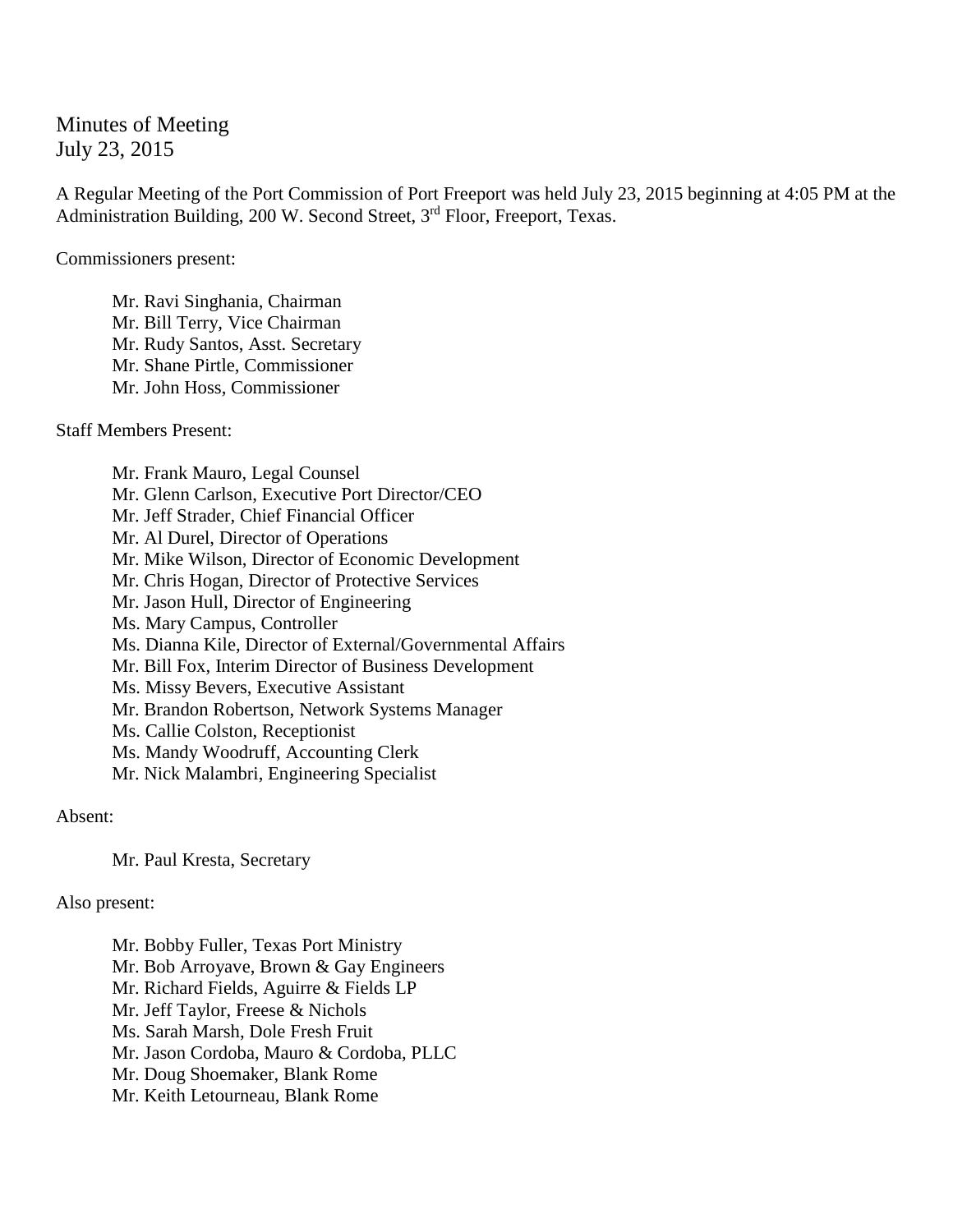Mr. Charles McFarland, McFarland Ms. Elly Austin, McFarland

- 1. CONVENE OPEN SESSION in accordance with Texas Government Code Section 551.001, et. seq., to review and consider the following:
- 2. Pledge of Allegiance: U.S. Flag & Texas Flag
- 3. Invocation Mr. Bobby Fuller
- 4. Approval of minutes from the Regular Meeting held June 25, 2015.

A motion was made by Commissioner Santos to approve the minutes as presented. The motion was seconded by Commissioner Terry with all Commissioners present voting in favor of the motion.

At this time, Jason Cordoba with Mauro & Cordoba explained that because of an equipment malfunction at the June 25th meeting, the executive session that was called under the Texas Open Meetings Act was not recorded however, a certified agenda is required and that is what has been prepared for approval.

A motion was made by Commissioner Hoss to approve the certified agenda as presented. The motion was seconded by Commissioner Santos with all Commissioners present voting in favor of the motion and Commissioner Pirtle abstaining since he was absent for the June 25<sup>th</sup> meeting.

5. Approval of disbursements for the period June 1-30, 2015:

PORT FREEPORT OPERATING ACCOUNT EXPENDITURES

|       |                              |                                                                                                                                                      |           | Purchase |
|-------|------------------------------|------------------------------------------------------------------------------------------------------------------------------------------------------|-----------|----------|
| Check |                              |                                                                                                                                                      |           | Order    |
| No.   | To                           | For                                                                                                                                                  | Amount    | Number   |
| 73918 | <b>TEI STAFFING</b>          | <b>CONTRACT LABOR EXPENSE</b>                                                                                                                        | 1,248.68  | N/A      |
| 73919 | OFFICE UNIVERSE, INC.        | <b>OFFICE SUPPLIES</b>                                                                                                                               | 21.94     | N/A      |
| 73920 | <b>AL DUREL</b>              | <b>AUTOMOBILE EXPENSE</b>                                                                                                                            | 31.63     | N/A      |
| 73921 | PC CARE                      | <b>CONTRACT SERVICES</b>                                                                                                                             | 339.90    | N/A      |
| 73922 | <b>PATRICK'S ENTERPRISES</b> | M&R- SECURITY BUILDING; M&R- DOLE LEASE<br>FACILITIES; M&R- OPERATIONS BUILDING;<br>M&R-WAREHOUSE 52; M&R- 2ND ST.<br><b>ADMINISTRATION BUILDING</b> | 598.40    | N/A      |
| 73923 | <b>WASTE MANAGEMENT</b>      | <b>CONTRACT SERVICES</b>                                                                                                                             | 370.97    | N/A      |
| 73924 | <b>G&amp;K SERVICES</b>      | <b>MAINT &amp; OPERATIONS SUPPLIES</b>                                                                                                               | 238.09    | 10696    |
| 73925 | <b>MATHESON TRIGAS</b>       | <b>MAINT &amp; OPERATIONS SUPPLIES</b>                                                                                                               | 139.51    | N/A      |
| 73926 | SORRELL CONSTRUCTION         | CIP- DOCKS- BERTH 5 TRENCH DRAIN REPAIRS                                                                                                             | 35,100.00 | 10889    |
| 73927 | PAUL SCOTT ABBOTT            | <b>ADVERTISING- NEWSLETTER</b>                                                                                                                       | 253.50    | N/A      |
| 73928 | EVCO INDUSTRIAL HARDWARE     | <b>MAINT &amp; OPERATIONS SUPPLIES</b>                                                                                                               | 211.07    | N/A      |
| 73929 | <b>BOBBY FORD</b>            | M&R-TERMINAL OPERATIONS EQUIPMENT;<br>M&R-VEHICLES                                                                                                   | 399.83    | N/A      |
| 73930 | SPRING WASTE SERVICES        | <b>CONTRACT SERVICES</b>                                                                                                                             | 1,016.39  | N/A      |
| 73931 | <b>TURNKEY ELECTRIC</b>      | M&R-DOLE LEASE FACILITIES                                                                                                                            | 285.00    | N/A      |
| 73932 | <b>BRAZOS FASTENERS</b>      | M&R-CRANE                                                                                                                                            | 122.27    | N/A      |
| 73933 | <b>BRUSKE PRODUCTS</b>       | M&R-TERMINAL OPERATIONS EQUIPMENT                                                                                                                    | 795.34    | N/A      |
| 73934 | <b>DOOLEY TACKABERRY</b>     | <b>SAFETY VEST SUPPLIES</b>                                                                                                                          | 533.50    | N/A      |
| 73935 | <b>SHRED IT HOUSTON</b>      | <b>OFFICE SUPPLIES</b>                                                                                                                               | 720.00    | N/A      |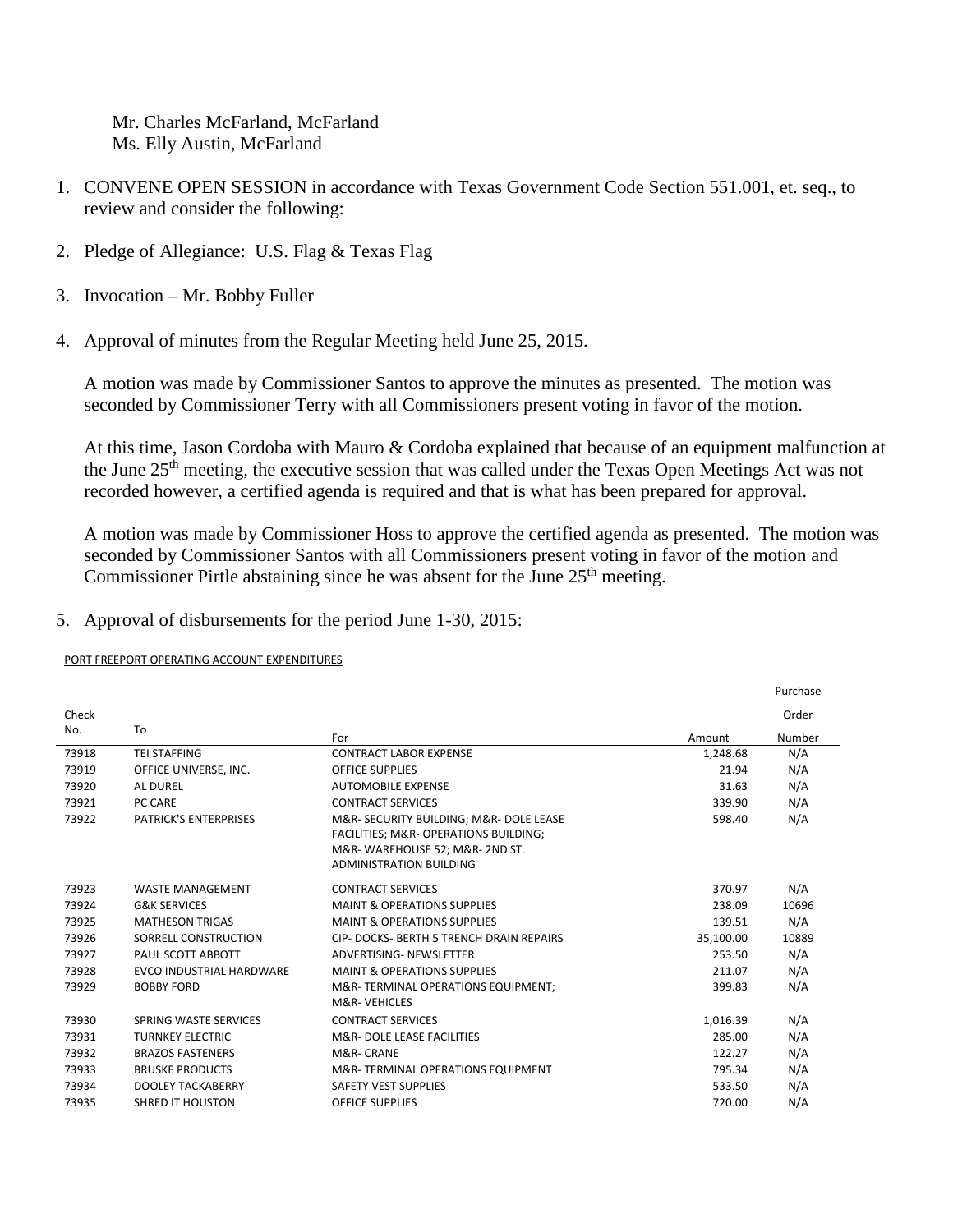| 73936 | DIVER OVERHEAD DOOR                          | M&R-WAREHOUSE 51                                                                                                                                                             | 225.00    | N/A   |
|-------|----------------------------------------------|------------------------------------------------------------------------------------------------------------------------------------------------------------------------------|-----------|-------|
| 73937 | <b>DETAIL PRODUCTS</b>                       | <b>OFFICE SUPPLIES</b>                                                                                                                                                       | 36.85     | N/A   |
| 73938 | NIDEC AVTRON AUTOMATION<br>CORPORATION       | M&R- CRANE                                                                                                                                                                   | 2,429.47  | N/A   |
| 73939 | <b>GREATER 288 PARTNERSHIP</b>               | <b>GOVERNMENTAL RELATIONS</b>                                                                                                                                                | 35.00     | N/A   |
| 73940 | ON HOLD MARKETING WORKS                      | <b>LEASE EXPENSE</b>                                                                                                                                                         | 39.00     | N/A   |
| 73941 | <b>MOFFATT &amp; NICHOL</b>                  | CIP- DOCKS - INNER HARBOR BERTH REPAIR                                                                                                                                       | 4,162.50  | 10713 |
| 73942 | <b>BRUNO PUBLIC AFFAIRS</b>                  | <b>CONSULTANT FEES- OTHER</b>                                                                                                                                                | 3,125.00  | 10824 |
| 73943 | <b>SWISHER &amp; SWISHER</b>                 | M&R-OTHER                                                                                                                                                                    | 660.00    | 10896 |
| 73944 | <b>HURT COMPANY</b>                          | FUEL/OIL- GENERAL; FUEL/OIL- CRANE                                                                                                                                           | 4,261.77  | 10920 |
| 73945 | WILLIAM G. FOX                               | SALES/ PROMOTION TRAVEL                                                                                                                                                      | 138.06    | N/A   |
| 73946 | LJA ENGINEERING                              | CIP- DOCKS VELASCO TERMINAL BACKLAND<br><b>DEVELOPMENT PHASE II</b>                                                                                                          | 38,571.50 | 10615 |
| 73947 | <b>SUNSTATES SECURITY</b>                    | SECURITY SERVICE FEES                                                                                                                                                        | 18,720.68 | N/A   |
| 73948 | FMF, INC.                                    | <b>CONTRACT LABOR EXPENSE</b>                                                                                                                                                | 6,400.00  | 10895 |
| 73949 | ABB, INC. MARINE & PORTS                     | M&R- BERTH 7- CRANE                                                                                                                                                          | 198.40    | N/A   |
| 73950 | SERVICE RADIO                                | M&R-SECURITY EQUIPMENT                                                                                                                                                       | 265.65    | N/A   |
| 73951 | NICHOLAS MALAMBRI                            | CIP- ROADS- TURNING BASIN ROAD; CIP-<br>PARCEL 25 ASPHALT PAVING PROJECT; CIP- B7<br>BACKLANDS CONCRETE PAVING PROJECT;<br>TELEPHONE; M&R- ROADS- PETE SCHAFF                | 164.13    | N/A   |
| 73952 | SANDI JOES CATERING                          | <b>GOVERNMENTAL RELATIONS-</b><br><b>COMMISSIONER</b>                                                                                                                        | 255.00    | N/A   |
| 73953 | <b>CRAWFORD ELECTRIC SUPPLY</b>              | M&R-TERMINAL OPERATIONS EQUIPMENT                                                                                                                                            | 365.46    | N/A   |
| 73954 | <b>VOOSS HANEMANN ASSOCIATES</b>             | AD DEVELOPMENT SERVICES                                                                                                                                                      | 481.25    | 10930 |
| 73955 | <b>LEADERSHIP DIRECTORIES</b>                | <b>SUBSCRIPTIONS</b>                                                                                                                                                         | 485.00    | N/A   |
| 73956 | <b>BRIAN L. BLACK</b>                        | <b>EMPLOYMENT RELATED EXPENSE</b>                                                                                                                                            | 329.37    | N/A   |
| 73957 | RELIANT                                      | <b>ELECTRICITY</b>                                                                                                                                                           | 54,733.19 | N/A   |
| 73958 | <b>SUNSTATES SECURITY</b>                    | SECURITY SERVICE FEES                                                                                                                                                        | 17,626.40 | N/A   |
| 73959 | U.S. COAST GUARD- CIVIL<br><b>PENALTIES</b>  | PENALTY FEE- TEXAS STERLING<br><b>CONSTRUCTION</b>                                                                                                                           | 9,000.00  | N/A   |
| 73960 | U.S. COAST GUARD- CIVIL<br>PENALTIES         | PENALTY FEE- TEXAS STERLING<br><b>CONSTRUCTION</b>                                                                                                                           | 9,000.00  | N/A   |
| 73961 | <b>CITY OF FREEPORT</b>                      | WATER & GAS                                                                                                                                                                  | 75.00     | N/A   |
| 73962 | TIME MANAGEMENT                              | LEASE EXPENSE                                                                                                                                                                | 2,400.00  | N/A   |
| 73963 | MICHAELA BEVERS                              | <b>OFFICE SUPPLIES</b>                                                                                                                                                       | 24.15     | N/A   |
| 73964 | OFFICE UNIVERSE                              | OFFICE SUPPLIES                                                                                                                                                              | 16.60     | N/A   |
| 73965 | <b>WILLIAMS DIESEL</b>                       | M&R-VEHICLES M&R-TERMINAL<br>OPERATIONS EQUIPMENT; M&R- CRANE                                                                                                                | 1,069.33  | N/A   |
| 73966 | <b>GULFTEX VENDING</b>                       | <b>OFFICE SUPPLIES</b>                                                                                                                                                       | 46.55     | N/A   |
| 73967 | <b>FEDEX</b>                                 | <b>POSTAGE &amp; FREIGHT</b>                                                                                                                                                 | 93.02     | N/A   |
| 73968 | <b>MARY CAMPUS</b>                           | <b>TECHNICAL TRAINING</b>                                                                                                                                                    | 205.17    | N/A   |
| 73969 | <b>DAVID LOPEZ</b>                           | INS. CLAIMS- VISION- EMPLOYEE                                                                                                                                                | 10.70     | N/A   |
| 73970 | <b>NANCY STEPHENS</b>                        | SALES/PROMOTION TRAVEL; TELEPHONE;<br>FLEXIBLE SPENDING EMPLOYEE<br>REIMBURSEMENT                                                                                            | 958.20    | N/A   |
| 73971 | <b>GULFCOAST PAPER</b>                       | OFFICE SUPPLIES                                                                                                                                                              | 136.92    | N/A   |
| 73972 | LOWE'S                                       | M&R-TERMINAL OPERATIONS EQUIPMENT;<br>M&R-DOCKS BERTH 7- VT                                                                                                                  | 311.69    | N/A   |
| 73973 | SUPERIOR CLEANING SERVICE                    | M&R-BUILDINGS BERTH 7; M&R-ARI LEASE<br>FACILITIES; M&R- 2ND ST. ADMINISTRATION<br>BUILDING; M&R- OPERATIONS BUILDINGS;<br>M&R-SECURITY BUILDING; M&R-T.S. 1; M&R-<br>T.S. 2 | 3,387.00  | 10779 |
| 73974 | LOCKWOOD, ANDREWS, &<br>NEWNAM               | CIP- DOCKS- BERTH 5 MOORING PROJECT                                                                                                                                          | 2,046.66  | 10844 |
| 73975 | PARK PLACE SPORTS & AWARDS                   | OFFICE SUPPLIES                                                                                                                                                              | 93.00     | N/A   |
| 73976 | KILLUM PEST CONTROL                          | M&R-GATE 4                                                                                                                                                                   | 45.00     | N/A   |
| 73977 | BRAZORIA COUNTY APPRAISAL<br><b>DISTRICT</b> | 3RD QUARTER APPRAISAL DISTRICT FEES                                                                                                                                          | 8,645.25  | N/A   |
| 73978 | <b>BRAZORIA COUNTY SEPTIC</b>                | <b>CONTRACT SERVICES</b>                                                                                                                                                     | 1,253.00  | N/A   |
| 73979 | <b>HOUSTON CHRONICLE</b>                     | <b>SUBSCRIPTIONS</b>                                                                                                                                                         | 115.13    | N/A   |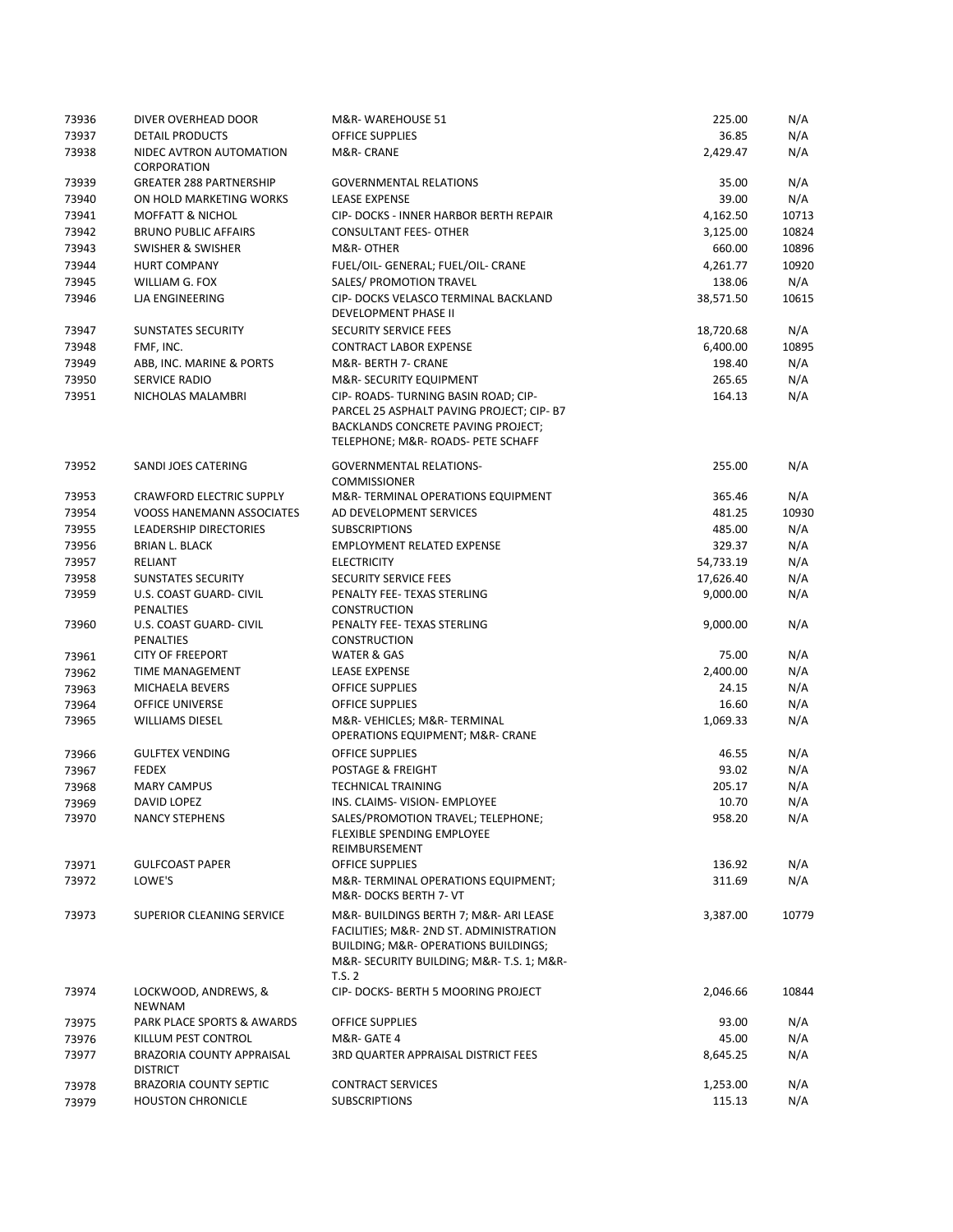| 73980          | BRAZOSPORT AREA CHAMBER OF<br><b>COMMERCE</b>                          | <b>COMMUNITY EVENTS- COMMISSIONER</b>                                                   | 105.00           | N/A          |
|----------------|------------------------------------------------------------------------|-----------------------------------------------------------------------------------------|------------------|--------------|
| 73981          | DOOLEY TACKABERRY                                                      | OFFICE SUPPLIES                                                                         | 768.00           | N/A          |
| 73982          | <b>SHRED IT HOUSTON</b>                                                | <b>OFFICE SUPPLIES</b>                                                                  | 125.59           | N/A          |
| 73983          | THE BRAZORIA COUNTY NEWS                                               | <b>COMMUNITY EVENTS</b>                                                                 | 1,056.00         | N/A          |
| 73984          | AT&T                                                                   | <b>TELEPHONE</b>                                                                        | 843.87           | N/A          |
| 73985          | DOYLE & WACHSTETTER                                                    | BERTH 2 FLOODWALL MODIFICATIONS                                                         | 4,831.80         | 10913        |
| 73986          | AT&T                                                                   | <b>TELEPHONE</b>                                                                        | 3,118.63         | N/A          |
| 73987          | <b>QUILL CORPORATION</b>                                               | <b>OFFICE SUPPLIES</b>                                                                  | 80.56            | N/A          |
| 73988          | <b>DARLENE WINKLER</b>                                                 | COMMUNITY EVENTS; ADVERTISING-                                                          | 1,701.64         | N/A          |
|                |                                                                        | COMMUNITY; FURNITURE & EQUIPMENT<br>PURCHASE < \$5,000.00                               |                  |              |
| 73989          | <b>VERIZON WIRELESS</b>                                                | <b>TELEPHONE</b>                                                                        | 151.96           | N/A          |
| 73990          | <b>ROGER JOHNSTON</b>                                                  | INS. CLAIMS- VISION- EMPLOYEE                                                           | 200.00           | N/A          |
| 73991          | <b>VICKI L. SMITH</b>                                                  | <b>TELEPHONE</b>                                                                        | 75.00            | N/A          |
| 73992          | <b>DETAIL PRODUCTS</b>                                                 | <b>OFFICE SUPPLIES</b>                                                                  | 39.18            | N/A          |
| 73993          | AAA ASPHALT                                                            | CIP- PARCEL 25 ASPHALT PAVING PROJECT                                                   | 1,313,452.30     | 10826        |
| 73994          | <b>JASON HULL</b>                                                      | <b>GOVERNMENTAL RELATIONS; TELEPHONE</b>                                                | 179.01           | N/A          |
| 73995          | <b>OFFICE MAX</b>                                                      | <b>OFFICE SUPPLIES</b>                                                                  | 336.10           | N/A          |
| 73996          | <b>SCOTT BROOKS</b>                                                    | <b>COMMUNITY EVENTS; AUTOMOBILE</b>                                                     | 179.07           | N/A          |
|                |                                                                        | EXPENSE; OFFICE SUPPLIES; TELEPHONE                                                     |                  |              |
| 73997          | <b>CANON SOLUTIONS</b>                                                 | <b>CANON SOLUTIONS</b>                                                                  | 153.70           | N/A          |
| 73998          | <b>COMCAST</b>                                                         | <b>CONTRACT SERVICES</b>                                                                | 1,706.80         | N/A          |
| 73999          | AAPA                                                                   | <b>ANNUAL DUES</b>                                                                      | 10,617.00        | N/A          |
| 74000          | WILLIAM G. FOX                                                         | SALES/PROMOTION TRAVEL                                                                  | 151.22           | N/A          |
|                | <b>BROWN &amp; GAY ENGINEERS</b>                                       | CIP- B7 BACKLANDS CONCRETE PAVING                                                       | 89,191.68        | 10709        |
| 74001          |                                                                        | <b>PROJECT</b>                                                                          |                  |              |
| 74002          | <b>BRANDON ROBERTSON</b>                                               | AUTOMOBILE EXPENSE; FURNITURE &<br>EQUIPMENT PURCHASE < \$5,000.00;<br><b>TELEPHONE</b> | 400.61           | N/A          |
| 74003          | SERVICE RADIO                                                          | M&R- BERTH 7 CRANE                                                                      | 248.00           | N/A          |
|                | <b>TEXAS STERLING</b>                                                  | CIP- B7 BACKLANDS CONCRETE PAVING                                                       | 1,228,239.92     | 10759        |
| 74004          |                                                                        | <b>PROJECT</b>                                                                          |                  |              |
| 74005          | K.R. ADAMS                                                             | <b>CONSULTANT FEES- OTHER</b>                                                           | 1,000.00         | 10897        |
| 74006          | <b>GLOMAR INTERNATIONAL</b>                                            | M&R- BERTH 7 CRANE                                                                      | 977.22           | N/A          |
| 74007          | <b>CENTERPOINT ENERGY HOUSTON</b>                                      | M&R- DOLE LEASE FACILITIES                                                              | 990.00           | N/A          |
| 74008          | <b>TEI STAFFING</b>                                                    | <b>CONTRACT LABOR EXPENSE</b>                                                           | 1,021.81         | N/A          |
| 74009          | OFFICE UNIVERSE                                                        | <b>OFFICE SUPPLIES</b>                                                                  | 9.41             | N/A          |
| 74010          | <b>GULFTEX VENDING</b>                                                 | <b>OFFICE SUPPLIES</b>                                                                  | 181.90           | N/A          |
| 74011          | <b>FEDEX</b>                                                           | <b>POSTAGE &amp; FREIGHT</b>                                                            | 4.99             | N/A          |
| 74012          | <b>MIKE WILSON</b>                                                     | FLEXIBLE SPENDING EMPLOYEE                                                              | 93.56            | N/A          |
|                | <b>DONNIE EVANS</b>                                                    | REIMBURSEMENT                                                                           |                  |              |
| 74013          |                                                                        | <b>TELEPHONE</b><br><b>TELEPHONE</b>                                                    | 25.00            | N/A          |
| 74014          | DAVID LOPEZ                                                            |                                                                                         | 15.00            | N/A          |
| 74015          | CONSTANTINO MARTINEZ                                                   | <b>TELEPHONE</b>                                                                        | 15.00            | N/A          |
| 74016          | <b>GULF COAST PAPER</b>                                                | OFFICE SUPPLIES                                                                         | 123.96           | N/A          |
| 74017          | <b>G&amp;K SERVICES</b>                                                | <b>MAINT &amp; OPERATIONS SUPPLIES</b>                                                  | 102.74           | 10696        |
| 74018          | STEWART & STEVENSON SERVICES<br><b>BLUELINE SHOP &amp; COPY CENTER</b> | M&R-TERMINAL OPERATIONS EQUIPMENT<br><b>COMMUNITY EVENTS</b>                            | 215.27           | N/A          |
| 74019<br>74020 | <b>CULLIGAN WATER SYSTEMS</b>                                          | M&R-T.S. 1; M&R-ADMINISTRATION                                                          | 315.00<br>708.25 | N/A<br>10923 |
|                |                                                                        | BUILDING; M&R- OPERATIONS BUILDING;<br>M&R- BUILDINGS BERTH 7                           |                  |              |
| 74021          | <b>BRIGGS EQUIPMENT</b>                                                | M&R-TERMINAL OPERATIONS EQUIPMENT                                                       | 2,848.57         | 10880        |
| 74022          | <b>BRAZOSPORT ROTARY CLUB</b>                                          | DUES & MEMBERSHIPS- ADMINISTRATION                                                      | 66.00            | N/A          |
| 74023          | <b>EVCO INDUSTRIAL</b>                                                 | M&R- BERTH 7 CRANE; MAINT & OPERATIONS<br><b>SUPPLIES</b>                               | 192.40           | N/A          |
| 74024          | <b>SUPERIOR FABRICATION</b>                                            | M&R-GATE 4                                                                              | 5,401.00         | N/A          |
| 74025          | <b>MARVIN HOOSER</b>                                                   | <b>TELEPHONE</b>                                                                        | 15.00            | N/A          |
| 74026          | <b>GRAINGER</b>                                                        | M&R- CRANE; M&R- BERTH 7 CRANE                                                          | 1,773.97         |              |
| 74027          | <b>COMCAST</b>                                                         | <b>CONTRACT SERVICES</b>                                                                | 214.22           | N/A          |
| 74028          | THE LINCOLN NATIONAL LIFE                                              | GROUP HEALTH AND RELATED INSURANCE                                                      | 611.01           | N/A          |
|                |                                                                        |                                                                                         |                  |              |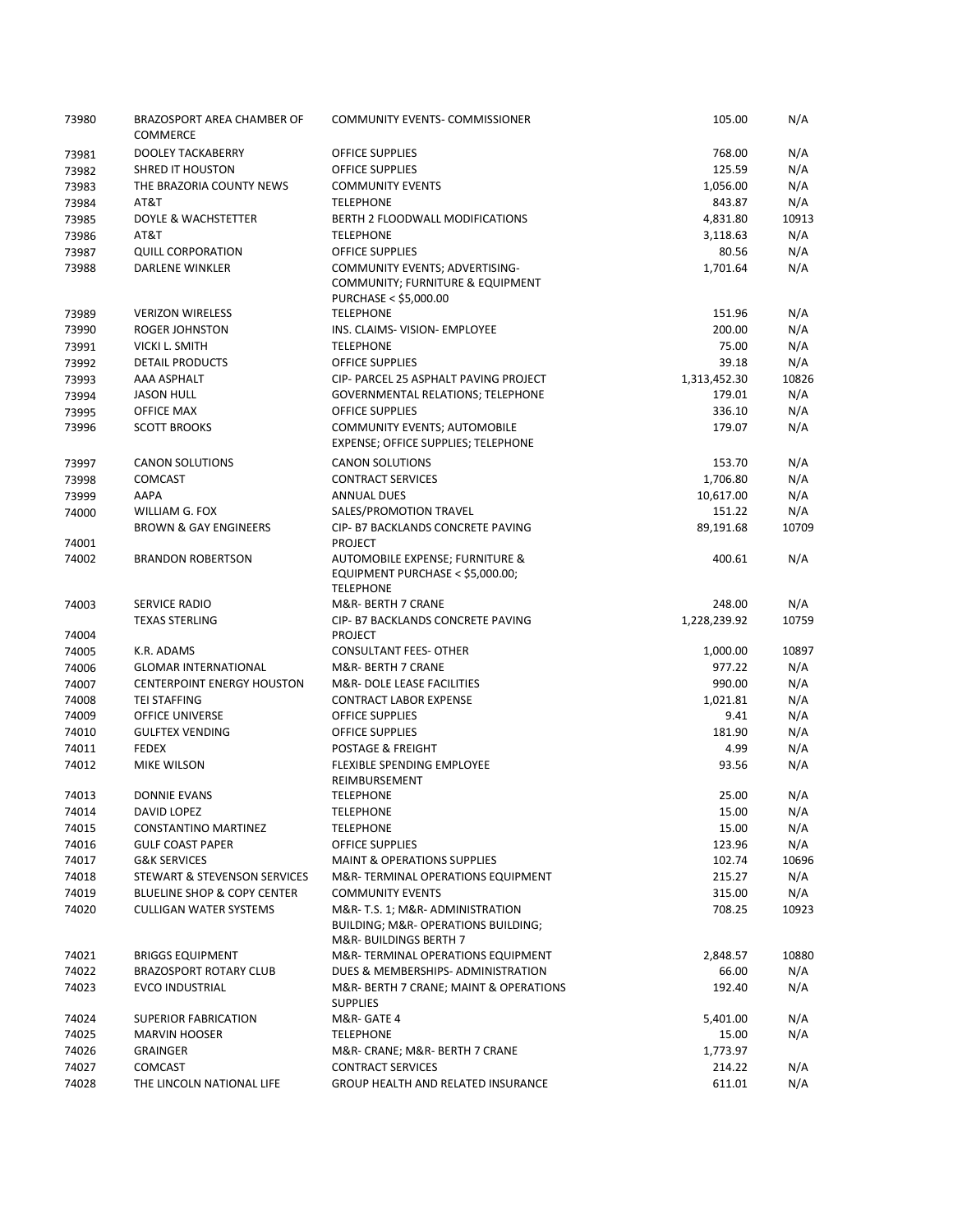| 74029 | <b>BEN WESTERLIN</b>                               | INS. CLAIMS-VISION-DEPENDENT; FLEXIBLE<br>SPENDING EMPLOYEE REIMBURSEMENT                       | 677.46     | N/A             |
|-------|----------------------------------------------------|-------------------------------------------------------------------------------------------------|------------|-----------------|
| 74030 | <b>QUILL CORPORATION</b>                           | <b>OFFICE SUPPLIES</b>                                                                          | 362.50     | N/A             |
| 74031 | <b>RANDY APARICIO</b>                              | <b>TELEPHONE</b>                                                                                | 15.00      | N/A             |
| 74032 | A-1 COMFORT SYSTEMS                                | M&R- OPERATIONS BUILDING                                                                        | 1,243.00   | N/A             |
| 74033 | <b>MOFFATT &amp; NICHOL</b>                        | <b>CIP- DOCKS VELASCO TERMINAL</b>                                                              | 148,832.44 | 10725           |
| 74034 | RELIANT                                            | <b>ELECTRICITY</b>                                                                              | 16.53      | N/A             |
| 74035 | AIRGAS USA                                         | <b>MAINT &amp; OPERATIONS SUPPLIES</b>                                                          | 105.67     | N/A             |
| 74036 | <b>JEFF STRADER</b>                                | <b>TELEPHONE</b>                                                                                | 136.75     | N/A             |
| 74037 | <b>HARLAN ENTERPRISES</b>                          | M&R- BERTH 7 CRANE                                                                              | 569.00     | N/A             |
| 74038 | <b>VOGEL AERIAL PRODUCTIONS</b>                    | AD DEVELOPMENT SERVICES                                                                         | 2,050.00   | 10942           |
| 74039 | WILLIAM G. FOX                                     | SALES/PROMOTION TRAVEL                                                                          | 369.42     | N/A             |
| 74040 | <b>DRAKE CONTROLS</b>                              | M&R-CRANE                                                                                       | 1,065.00   | N/A             |
| 74041 | <b>FAMILY FITNESS</b>                              | <b>GROUP WELLNESS</b>                                                                           | 137.88     | N/A             |
| 74042 | FMF, INC.                                          | <b>CONTRACT LABOR EXPENSE</b>                                                                   | 6,400.00   | 10895           |
| 74043 | PARADIGM CONSULTANTS                               | CIP- PARCEL 25 ASPHALT PAVING PROJECT;<br>FREEPORT HARBOR CHANNEL IMPROVEMENT<br><b>PROJECT</b> | 8,631.50   | 10842;<br>10932 |
| 74044 | <b>MORPHOTRUST</b>                                 | <b>EMPLOYMENT RELATED EXPENSE</b>                                                               | 128.00     | N/A             |
| 74045 | <b>AUDRY FULLER</b>                                | <b>TELEPHONE</b>                                                                                | 15.00      | N/A             |
| 74046 | <b>NAYELI QUINONEZ</b>                             | INS. CLAIMS- VISION- EMPLOYEE                                                                   | 40.00      | N/A             |
| 74047 | BAY AREA FIRE & SAFETY                             | M&R-TERMINAL OPERATIONS EQUIPMENT;<br>M&R-CRANE                                                 | 6,215.95   | 10888           |
| 74048 | <b>CRAWFORD ELECTRIC SUPPLY</b>                    | M&R- PARCEL 25                                                                                  | 277.80     | N/A             |
| 74049 | <b>SETH WILLIAMS</b>                               | <b>TELEPHONE</b>                                                                                | 15.00      | N/A             |
| 74050 | <b>ADHERE CREATIVE</b>                             | AD DEVELOPMENT SERVICES                                                                         | 2,160.20   | 10931           |
| 74051 | STEVEN C. WASHINGTON                               | <b>CONSULTANT FEES- OTHER</b>                                                                   | 2,500.00   | 10911           |
| 74052 | BRIAN'S BAR BQ                                     | <b>GOVERNMENTAL RELATIONS</b>                                                                   | 194.55     | N/A             |
| 74053 | <b>CITY OF FREEPORT</b>                            | <b>LEASE EXPENSE</b>                                                                            | 10,000.00  | N/A             |
| 74054 | <b>TEI STAFFING</b>                                | <b>CONTRACT LABOR EXPENSE</b>                                                                   | 1,253.00   | N/A             |
| 74055 | <b>OFFICE UNIVERSE</b>                             | OFFICE SUPPLIES; M&R- GATE 4                                                                    | 102.92     | N/A             |
| 74056 | SPECIALTIES COMPANY                                | M&R-VEHICLES                                                                                    | 111.50     | N/A             |
| 74057 | <b>GULFTEX VENDING</b>                             | <b>OFFICE SUPPLIES</b>                                                                          | 75.50      | N/A             |
| 74058 | <b>FEDEX</b>                                       | POSTAGE & FREIGHT                                                                               | 16.15      | N/A             |
| 74059 | <b>MARY CAMPUS</b>                                 | INS. CLAIMS- VISION- EMPLOYEE                                                                   | 240.00     | N/A             |
| 74060 | PATRICK'S ENTERPRISE                               | M&R-T.S.1 M&R-T.S. 3; OFFICE SUPPLIES                                                           | 566.20     | N/A             |
| 74061 | <b>MATHESON TRIGAS</b>                             | <b>MAINT &amp; OPERATIONS SUPPLIES</b>                                                          | 717.08     | N/A             |
| 74062 | <b>BRIGGS EQUIPMENT</b>                            | M&R-TERMINAL OPERATIONS EQUIPMENT                                                               | 51.01      | N/A             |
| 74063 | <b>BRAZOSPORT TIRE</b>                             | M&R-TERMINAL OPERATIONS EQUIPMENT                                                               | 105.00     | N/A             |
| 74064 | <b>KELLY SERVICES</b>                              | REFUND FOR BADGE DEPOSIT                                                                        | 675.00     | N/A             |
| 74065 | EVCO INDUSTRIAL HARDWARE                           | M&R-TERMINAL OPERATIONS EQUIPMENT                                                               | 138.96     | N/A             |
| 74066 | <b>BRAZOSPORT PLUMBING &amp;</b><br><b>HEATING</b> | M&R-T.S. 3; M&R-WAREHOUSE 52                                                                    | 902.85     | N/A             |
| 74067 | <b>OZARKA</b>                                      | <b>OFFICE SUPPLIES</b>                                                                          | 230.39     | N/A             |
| 74068 | UNUM LIFE INSURANCE                                | <b>GROUP HEALTH &amp; RELATED INSURANCE</b>                                                     | 765.84     | N/A             |
| 74069 | SPRINT WASTE SERVICE                               | <b>CONTRACT SERVICES</b>                                                                        | 577.69     | N/A             |
| 74070 | <b>TURNKEY ELECTRIC</b>                            | M&R-DOCKS BERTH 7- VT                                                                           | 6,281.50   | 10943           |
| 74071 | <b>NORTHERN TOOL &amp; EQUIPMENT</b>               | M&R-VEHICLES                                                                                    | 117.24     | N/A             |
| 74072 | <b>CENTERPOINT ENERGY</b>                          | WATER & GAS                                                                                     | 22.69      | N/A             |
| 74073 | <b>BRAZOSPORT COLLEGE</b>                          | <b>TECHNICAL TRAINING</b>                                                                       | 185.00     | N/A             |
| 74074 | AT&T                                               | <b>TELEPHONE</b>                                                                                | 129.70     | N/A             |
| 74075 | AT&T                                               | <b>TELEPHONE</b>                                                                                | 100.93     | N/A             |
| 74076 | PROMOTIONS UNLIMITED                               | PROMOTIONAL ITEMS- COMMERCIAL;<br>PROMOTIONAL ITEMS- COMMUNITY                                  | 130.50     | N/A             |
| 74077 | <b>GRAINGER</b>                                    | M&R- BERTH 7 CRANE                                                                              | 305.18     | N/A             |
| 74078 | AT&T                                               | <b>TELEPHONE</b>                                                                                | 472.53     | N/A             |
| 74079 | SUNLIFE & HEALTH INSURANCE                         | <b>GROUP HEALTH &amp; RELATED INSURANCE</b>                                                     | 897.81     | N/A             |
| 74080 | AT&T                                               | <b>TELEPHONE</b>                                                                                | 449.54     | N/A             |
| 74081 | VICKI L. SMITH                                     | <b>FLEXIBLE SPENDING EMPLOYEE</b><br>REIMBURSEMENT; SUBSCRIPTIONS                               | 136.73     | N/A             |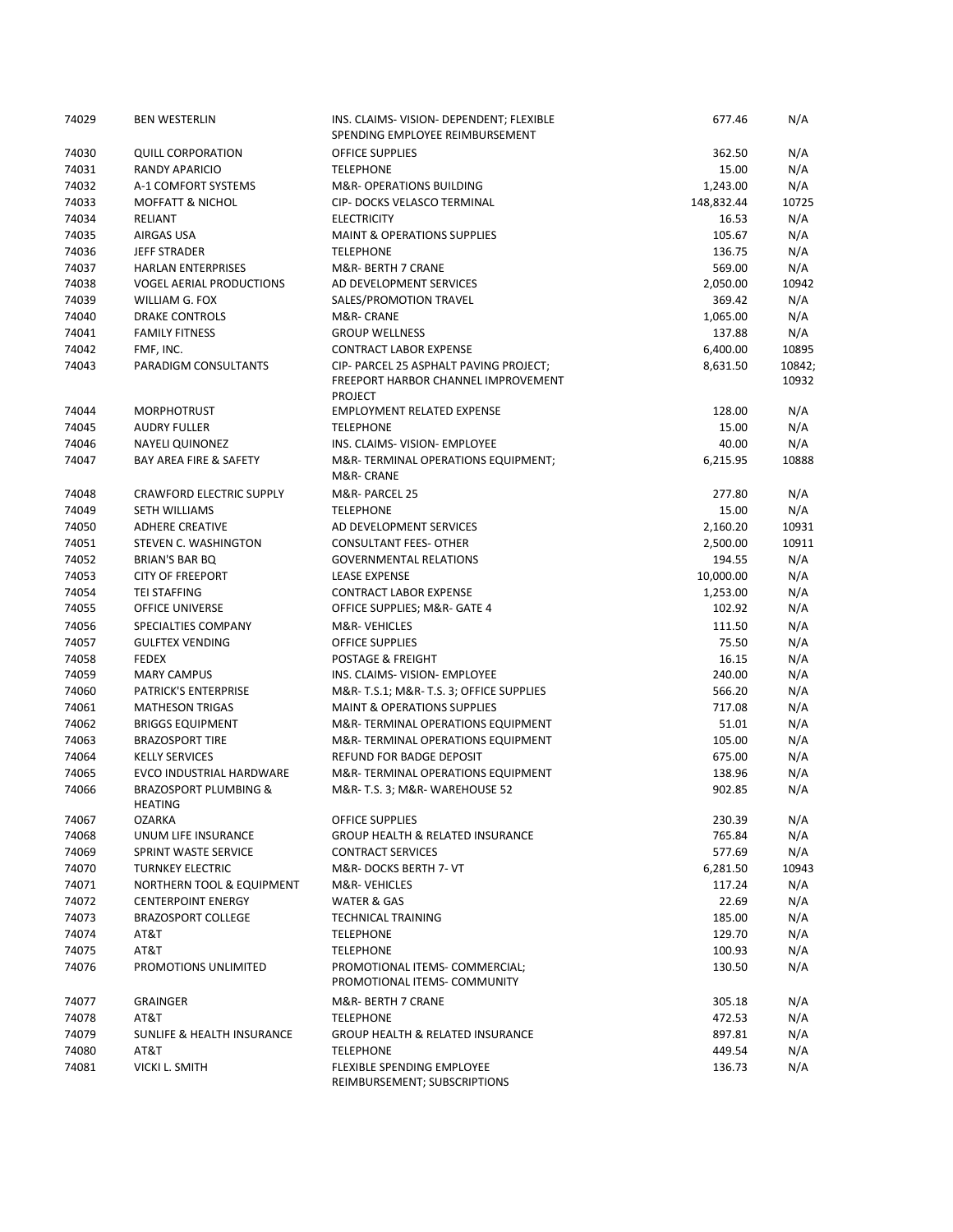| 74082 | DETAIL PRODUCTS                                   | PROMOTIONAL ITEMS- COMMERCIAL;<br>PROMOTIONAL ITEMS- COMMUNITY; OFFICE<br><b>SUPPLIES</b>                                                                                                                                                                                           | 417.68    | N/A   |
|-------|---------------------------------------------------|-------------------------------------------------------------------------------------------------------------------------------------------------------------------------------------------------------------------------------------------------------------------------------------|-----------|-------|
| 74083 | <b>GENTRY MOTOR PARTS</b>                         | MAINT & OPERATIONS SUPPLIES; M&R-<br>TERMINAL OPERATIONS EQUIPMENT; M&R-<br><b>VEHICLES</b>                                                                                                                                                                                         | 953.75    | N/A   |
| 74084 | <b>JOC GROUP</b>                                  | ADVERTISING- INDUSTRY                                                                                                                                                                                                                                                               | 4,500.00  | 10928 |
| 74085 | HUNTER HEAVY EQUIPMENT                            | M&R-DOCKS BERTH 7- VT                                                                                                                                                                                                                                                               | 4,547.20  | 10937 |
| 74086 | J. O'BRIEN GROUP                                  | <b>BADGE SUPPLIES</b>                                                                                                                                                                                                                                                               | 465.35    | N/A   |
| 74087 | AT&T                                              | <b>TELEPHONE</b>                                                                                                                                                                                                                                                                    | 277.68    | N/A   |
| 74088 | <b>BLUECROSS BLUESHIELD OF TEXAS</b>              | <b>GROUP HEALTH &amp; RELATED INSURANCE</b>                                                                                                                                                                                                                                         | 33,799.20 | N/A   |
| 74089 | PROTECTION 1 SECURITY<br>SOLUTIONS                | <b>BADGE SUPPLIES</b>                                                                                                                                                                                                                                                               | 854.00    | N/A   |
| 74090 | SWISHER & SWISHER                                 | M&R-OTHER                                                                                                                                                                                                                                                                           | 660.00    | 10896 |
| 74091 | SUBURBAN PROPANE                                  | FUEL/OIL- GENERAL                                                                                                                                                                                                                                                                   | 120.98    | 10865 |
| 74092 | <b>HURT COMPANY</b>                               | FUEL/OIL- GENERAL                                                                                                                                                                                                                                                                   | 2,478.30  | 10939 |
| 74093 | <b>LJA ENGINEERING</b>                            | CIP- DOCKS- VELASCO TERMINAL                                                                                                                                                                                                                                                        | 22,922.90 | 10615 |
| 74094 | SUNSTATES SECURITY                                | SECURITY SERVICE FEES                                                                                                                                                                                                                                                               | 39,597.51 | N/A   |
| 74095 | ABB., INC. MARINE & PORTS                         | M&R- BERTH 7 CRANE                                                                                                                                                                                                                                                                  | 86.20     | N/A   |
| 74096 | <b>FREESE &amp; NICHOL</b>                        | BERTH 2 FLOODWALL MODIFICATION<br><b>PROJECT</b>                                                                                                                                                                                                                                    | 7,105.86  | 10851 |
| 74097 | HDR, INC.                                         | BERTH 2 FLOODWALL MODIFICATION<br><b>PROJECT</b>                                                                                                                                                                                                                                    | 26,235.76 | 10852 |
| 74098 | MIMECAST NORTH AMERICA                            | <b>CONTRACT SERVICES</b>                                                                                                                                                                                                                                                            | 155.75    | N/A   |
| 74099 | <b>CRAWFORD ELECTRIC SUPPLY</b>                   | M&R-PARCEL 25                                                                                                                                                                                                                                                                       | 4,609.50  | N/A   |
| 74100 | <b>GLOMAR INTERNATIONAL</b>                       | M&R- BERTH 7 CRANE                                                                                                                                                                                                                                                                  | 2,965.05  | 10935 |
| 74101 | <b>STEVEN C. WASHINGTON</b>                       | <b>CONSULTANT FEES- OTHER</b>                                                                                                                                                                                                                                                       | 1,673.11  | 10911 |
| 74102 | <b>RUDY SANTOS</b>                                | COMMISSION FEES- JUNE & JULY                                                                                                                                                                                                                                                        | 1,730.00  | N/A   |
| 50651 | RAVI K. SINGHANIA                                 | COMMISSION FEES- JULY; COMMUNITY<br><b>FOUNDATION DONATION</b>                                                                                                                                                                                                                      | 775.00    | N/A   |
| 50652 | <b>BILL J. TERRY</b>                              | <b>COMMISSION FEES- JULY</b>                                                                                                                                                                                                                                                        | 865.00    | N/A   |
| 50653 | PAUL A. KRESTA                                    | <b>COMMISSION FEES- JULY</b>                                                                                                                                                                                                                                                        | 925.00    | N/A   |
| 50654 | JOHN HOSS                                         | <b>COMMISSION FEES- JULY</b>                                                                                                                                                                                                                                                        | 810.00    | N/A   |
| 50655 | <b>SHANE PIRTLE</b>                               | <b>COMMISSION FEES-JULY</b>                                                                                                                                                                                                                                                         | 835.00    | N/A   |
| 74103 | <b>BRAZORIA COUNTY FAIR</b><br><b>ASSOCIATION</b> | <b>COMMUNITY EVENTS</b>                                                                                                                                                                                                                                                             | 30.00     | N/A   |
| 74104 | <b>GIROUARD'S ACE HARDWARE</b>                    | OFFICE SUPPLIES; MAINT & OPERATIONS<br>SUPPLIES; M&R- CRANE; M&R- BERTH 7<br>CRANE; M&R- OPERATIONS BUILDING; M&R-<br>SECURITY BUILDING; M&R- BUILDINGS BERTH<br>7; M&R- WAREHOUSE 52; M&R- SECURITY<br>BOAT; M&R- PARCEL 25                                                        | 447.13    | N/A   |
| 74105 | JOHN HOSS                                         | TECHNICAL TRAINING- COMMISSIONER                                                                                                                                                                                                                                                    | 2,141.80  | N/A   |
| 74106 | <b>WELLS FARGO</b>                                | CONSULTANT FEES- OTHER; EMPLOYMENT<br>RELATED EXPENSE; SALES/PROMOTION<br>TRAVEL; GOVERNMENTAL RELATIONS;<br>TECHNICAL TRAINING; COMMUNITY EVENTS;<br>OFFICE SUPPLIES; FURNITURE& EQUIPMENT<br>PURCHASE < \$5,000.00; DUES &<br>MEMBERSHIPS-ADMINISTRATION;<br><b>SUBSCRIPTIONS</b> | 7,191.23  | N/A   |
| 74107 | <b>CITY OF FREEPORT</b>                           | WATER & GAS                                                                                                                                                                                                                                                                         | 14,607.12 | N/A   |
| 74108 | <b>CITY OF FREEPORT</b>                           | WATER & GAS                                                                                                                                                                                                                                                                         | 15.48     | N/A   |
| 74109 | <b>CITY OF FREEPORT</b>                           | <b>WATER &amp; GAS</b>                                                                                                                                                                                                                                                              | 247.71    | N/A   |
| 74110 | <b>CITY OF FREEPORT</b>                           | WATER & GAS                                                                                                                                                                                                                                                                         | 57.77     | N/A   |
| 74111 | <b>CITY OF FREEPORT</b>                           | <b>WATER &amp; GAS</b>                                                                                                                                                                                                                                                              | 15.48     | N/A   |
| 74112 | MIKE WILSON                                       | SALES/PROMOTION TRAVEL; GOVERNMENTAL<br><b>RELATIONS</b>                                                                                                                                                                                                                            | 139.61    | N/A   |
| 74113 | PC CARE                                           | <b>CONTRACT SERVICES</b>                                                                                                                                                                                                                                                            | 339.90    | N/A   |
| 74114 | <b>BRAZOSPORT FACTS</b>                           | CIP- DOCKS- BERTH 5 MOORING PROJECT;<br>LEGAL FEES; COMMUNITY EVENTS                                                                                                                                                                                                                | 2,305.75  | N/A   |
| 74115 | ASSURANT EMPLOYEE BENEFITS                        | <b>GROUP HEALTH &amp; RELATED INSURANCE</b>                                                                                                                                                                                                                                         | 2,778.29  | N/A   |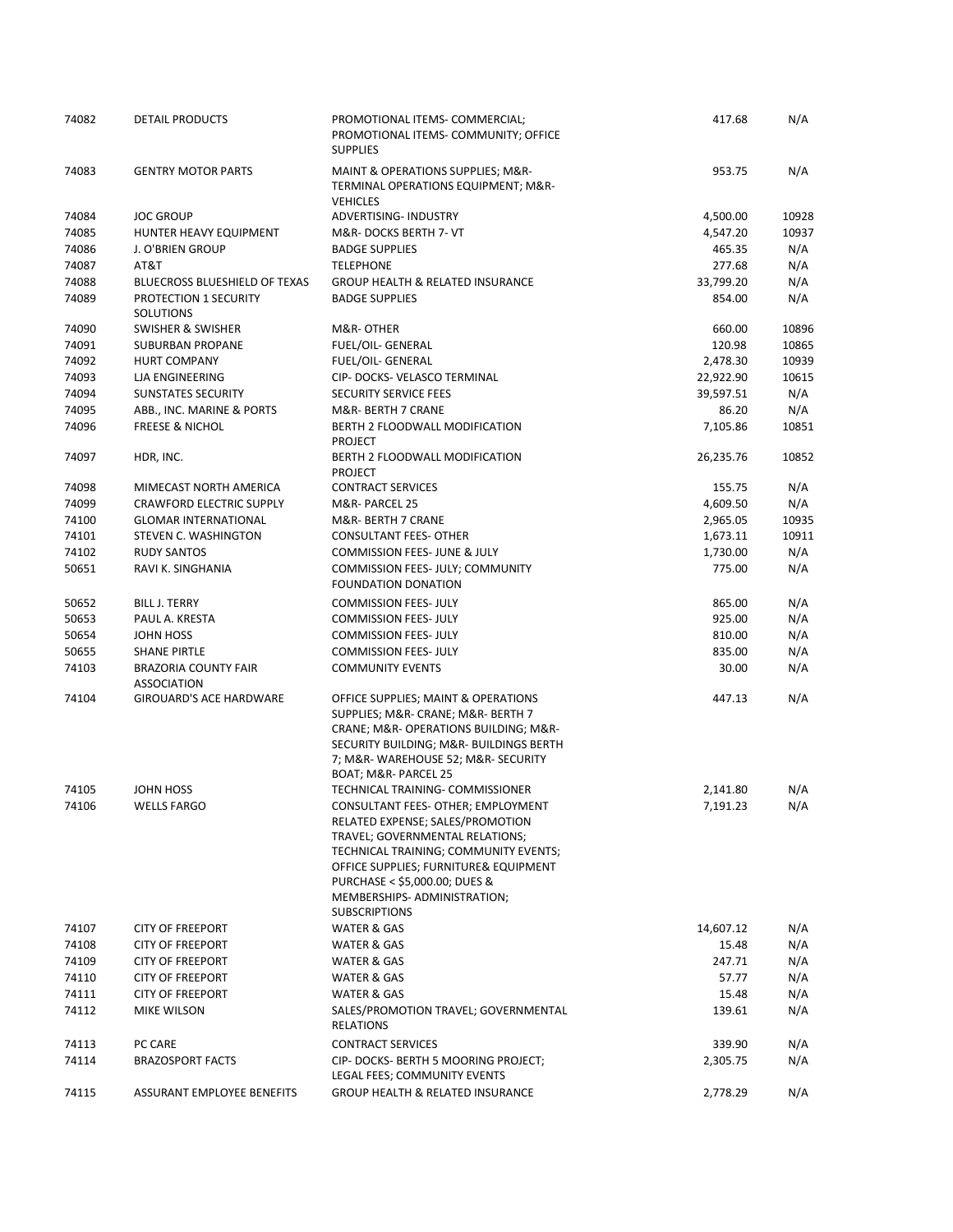| 74116          | <b>JESSE HIBBETTS</b>                           | SALES/PROMOTION TRAVEL; AUTOMOBILE<br><b>EXPENSE</b>                                                                                                                                       | 69.11                | N/A            |
|----------------|-------------------------------------------------|--------------------------------------------------------------------------------------------------------------------------------------------------------------------------------------------|----------------------|----------------|
| 74117          | <b>COMCAST</b>                                  | <b>CONTRACT SERVICES</b>                                                                                                                                                                   | 149.76               | N/A            |
| 74118          | VICKI L. SMITH                                  | TELEPHONE                                                                                                                                                                                  | 75.00                | N/A            |
| 74119          | <b>CHRISTOPHER HOGAN</b>                        | CONSULTANT FEES- OTHER; ADVERTISING<br>INDUSTRY; TECHINCAL TRAINING;<br><b>COMMUNITY EVENTS</b>                                                                                            | 562.74               | N/A            |
| 74120          | <b>CHEMICAL SECURITY GROUP</b>                  | <b>CONSULTANT FEES- OTHER</b>                                                                                                                                                              | 1,623.42             | N/A            |
| 74121          | <b>SUNSTATES SECURITY</b>                       | <b>SECURITY SERVICE FEES</b>                                                                                                                                                               | 20,266.53            | N/A            |
| 74122          | NICHOLAS MALAMBRI                               | CIP-DOCKS-BERTH 5 MOORING PROJECT;<br>CIP- ROADS TURNING BASIN ROAD; CIP-<br>PARCEL 25 ASPHALT PAVING PROJECT; CIP- B7<br>BACKLANDS CONCRETE PAVING PROJECT;<br>M&R-ROADS PETE SCHAFF ROAD | 195.75               | N/A            |
| 74123<br>74124 | BAY ARE FIRE AND SAFETY<br>STEVEN C. WASHINGTON | M&R-T.S. SPRINKLER SYSTEM<br><b>CONSULTANT FEES- OTHER</b>                                                                                                                                 | 3,623.20<br>1,250.00 | 10919<br>10911 |

### PORT FREEPORT OPERATIONS ACCOUNT EXPENDITURES

| Check |    |     |        | Purchase<br>Order |
|-------|----|-----|--------|-------------------|
| No.   | To | For | Amount | Number            |
| NA    |    |     |        |                   |

# PORT FREEPORT WIRE TRANSFERS

|          |                                                    |                                                           |                                                                              |              | Purchase  |
|----------|----------------------------------------------------|-----------------------------------------------------------|------------------------------------------------------------------------------|--------------|-----------|
| Document |                                                    |                                                           |                                                                              |              | Order     |
| No.      | To                                                 | For                                                       | Account                                                                      | Amount       | Number    |
| 5054     | TEXPOOL 2013A SERIES DEBT<br><b>SERVICE</b>        | TRANSFER TO 2013A SENIOR LIEN DEBT<br><b>SERVICE FUND</b> | <b>TEXAS GULF</b><br><b>BANK PORT</b><br><b>OPERATIONS</b><br><b>ACCOUNT</b> | 231,926.00   | <b>NA</b> |
| 5055     | TEXPOOL I&S - 2006 SERIES                          | <b>TRANSFER TO I&amp;S</b>                                | <b>TEXAS GULF</b><br><b>BANK PORT</b><br><b>OPERATIONS</b><br><b>ACCOUNT</b> | 6,300.61     | <b>NA</b> |
| 5056     | <b>TEXPOOL CAPITAL NOTE DEBT</b><br><b>SERVICE</b> | TRANSFER TO CAPITAL LEASE FOR DEBT<br><b>SERVICE</b>      | <b>TEXPOOL</b><br><b>PORT</b><br><b>OPERATIONS</b><br><b>ACCOUNT</b>         | 132,911.70   | <b>NA</b> |
| 5057     | <b>TEXAS GULF BANK ACCOUNTS</b><br>PAYABLE         | <b>TRANSFER FOR ACCOUNTS PAYABLE</b>                      | <b>TEXAS GULF</b><br><b>BANK PORT</b><br><b>OPERATIONS</b><br><b>ACCOUNT</b> | 127,467.12   | <b>NA</b> |
| 5058     | <b>TEXAS GULF BANK ACCOUNTS</b><br>PAYABLE         | TRANSFER FOR ACCOUNTS PAYABLE                             | <b>TEXAS GULF</b><br><b>BANK PORT</b><br><b>OPERATIONS</b><br><b>ACCOUNT</b> | 90,359.59    | <b>NA</b> |
| 5059     | <b>TEXAS GULF BANK PORT</b><br>OPERATIONS ACCOUNT  | <b>TRANSFER FOR ACCOUNTS PAYABLE</b>                      | <b>TEXPOOL</b><br><b>PORT</b><br><b>OPERATIONS</b><br><b>ACCOUNT</b>         | 2,800,000.00 | <b>NA</b> |
| 5060     | <b>TEXAS GULF BANK PAYROLL</b><br><b>ACCOUNT</b>   | TRANSFER FOR PAYROLL 6/11/2015                            | <b>TEXAS GULF</b><br><b>BANK PORT</b><br><b>OPERATIONS</b><br><b>ACCOUNT</b> | 112,396.55   | <b>NA</b> |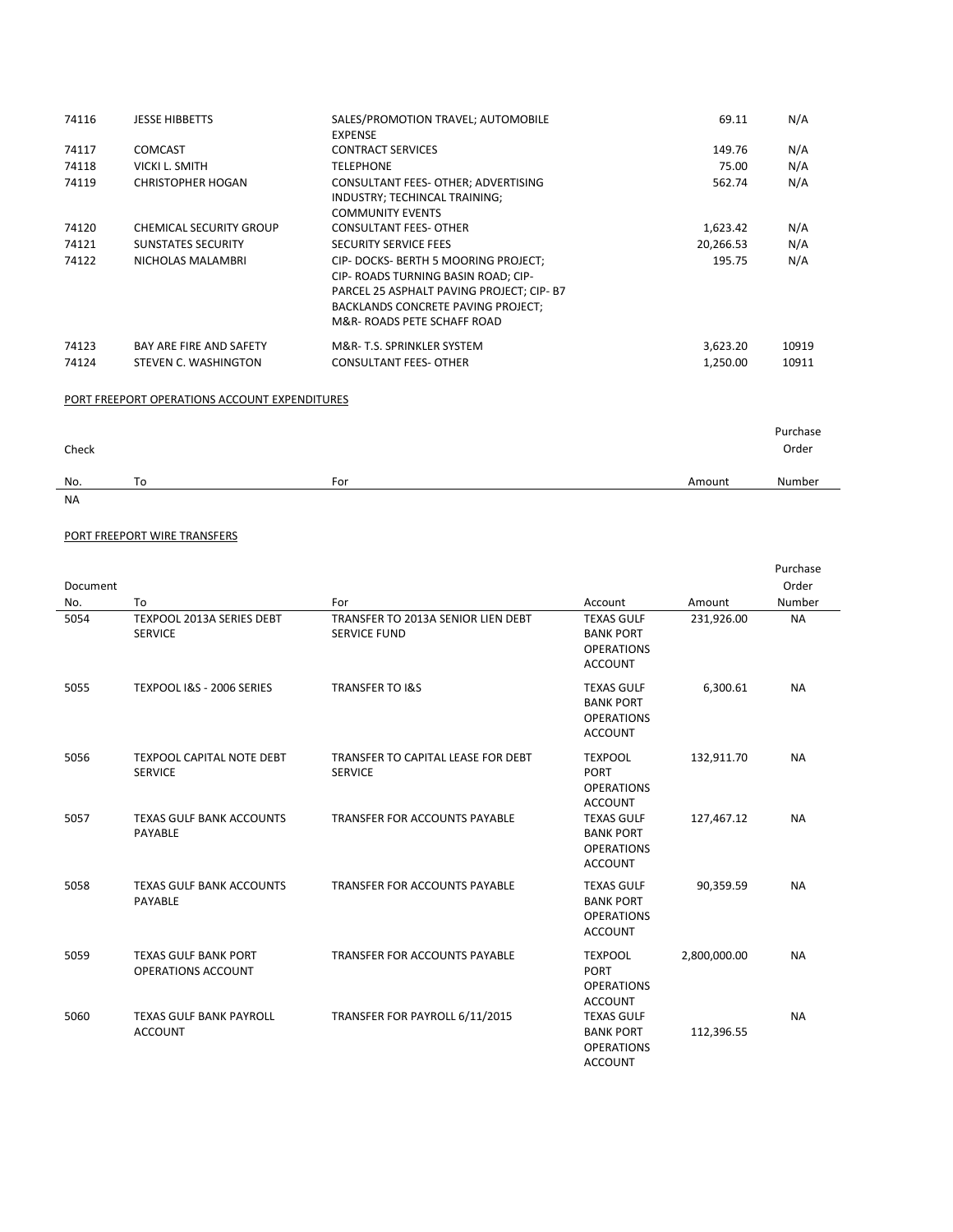| 5061 | MASS MUTUAL RETIREMENT                             | TRANSFER OF EMPLOYEE RETIREMENT PLAN<br><b>LOAN PAYMENTS</b>  | <b>TEXAS GULF</b><br><b>BANK</b><br>PAYROLL<br><b>ACCOUNT</b>                      | 1,094.79     | <b>NA</b> |
|------|----------------------------------------------------|---------------------------------------------------------------|------------------------------------------------------------------------------------|--------------|-----------|
| 5062 | <b>TEXAS GULF BANK ACCOUNTS</b><br>PAYABLE         | TRANSFER FOR ACCOUNTS PAYABLE                                 | <b>TEXAS GULF</b><br><b>BANK PORT</b><br><b>OPERATIONS</b><br><b>ACCOUNT</b>       | 2,680,862.23 | <b>NA</b> |
| 5063 | <b>TEXPOOL PORT OPERATIONS</b><br><b>ACCOUNT</b>   | <b>INVESTMENT OF FUNDS</b>                                    | COASTAL<br><b>SECURITIES</b><br><b>PORT</b><br><b>OPERATIONS</b><br><b>ACCOUNT</b> | 5,500,000.00 | <b>NA</b> |
| 5064 | <b>TEXAS GULF BANK ACCOUNTS</b><br>PAYABLE         | TRANSFER FOR ACCOUNTS PAYABLE                                 | <b>TEXAS GULF</b><br><b>BANK PORT</b><br><b>OPERATIONS</b><br><b>ACCOUNT</b>       | 196,908.16   | <b>NA</b> |
| 5066 | <b>TEXAS GULF BANK PAYROLL</b><br><b>ACCOUNT</b>   | TRANSFER FOR PAYROLL 6/25/2015                                | <b>TEXAS GULF</b><br><b>BANK PORT</b><br><b>OPERATIONS</b><br><b>ACCOUNT</b>       | 118,085.38   | <b>NA</b> |
| 5067 | MASS MUTUAL RETIREMENT                             | TRANSFER OF EMPLOYEE 457 PLAN<br><b>CONTRIBUTIONS</b>         | <b>TEXAS GULF</b><br><b>BANK</b><br><b>PAYROLL</b><br><b>ACCOUNT</b>               | 7,179.47     | <b>NA</b> |
| 5068 | MASS MUTUAL RETIREMENT                             | TRANSFER OF EMPLOYEE RETIREMENT PLAN<br><b>LOAN PAYMENTS</b>  | <b>TEXAS GULF</b><br><b>BANK</b><br>PAYROLL<br><b>ACCOUNT</b>                      | 1,094.79     | <b>NA</b> |
| 5069 | <b>TEXAS GULF BANK PAYROLL</b><br><b>ACCOUNT</b>   | TRANSFER OF EMPLOYER MATCHING<br>RETIREMENT CONTRIBUTION      | <b>TEXAS GULF</b><br><b>BANK PORT</b><br><b>OPERATIONS</b><br><b>ACCOUNT</b>       | 11,722.97    | <b>NA</b> |
| 5070 | MASS MUTUAL RETIREMENT                             | TRANSFER OF EMPLOYER MATCHING 457<br>PLAN CONTRIBUTIONS       | <b>TEXAS GULF</b><br><b>BANK</b><br>PAYROLL<br><b>ACCOUNT</b>                      | 11,722.97    | <b>NA</b> |
| 5071 | <b>BANK OF AMERICA</b>                             | SENIOR LIEN REVENUE NOTE 2013B DEBT<br><b>SERVICE PAYMENT</b> | <b>TEXAS GULF</b><br><b>BANK PORT</b><br><b>OPERATIONS</b><br><b>ACCOUNT</b>       | 4,219.14     | <b>NA</b> |
| 5072 | <b>TEXAS GULF BANK ACCOUNTS</b><br><b>PAYABLE</b>  | TRANSFER FOR ACCOUNTS PAYABLE                                 | <b>TEXAS GULF</b><br><b>BANK PORT</b><br><b>OPERATIONS</b><br><b>ACCOUNT</b>       | 186,348.77   | <b>NA</b> |
| 5073 | <b>TEXPOOL 2013A SERIES DEBT</b><br><b>SERVICE</b> | TRANSFER TO 2013A SENIOR LIEN DEBT<br><b>SERVICE FUND</b>     | <b>TEXAS GULF</b><br><b>BANK PORT</b><br><b>OPERATIONS</b><br><b>ACCOUNT</b>       | 232,255.00   | <b>NA</b> |
| 5074 | TEXPOOL I&S - 2006 SERIES                          | <b>TRANSFER TO I&amp;S</b>                                    | <b>TEXAS GULF</b><br><b>BANK PORT</b><br><b>OPERATIONS</b><br><b>ACCOUNT</b>       | 12,453.78    | NA        |
| 5075 | <b>TEXPOOL CAPITAL NOTE DEBT</b><br><b>SERVICE</b> | TRANSFER TO CAPITAL LEASE FOR DEBT<br><b>SERVICE</b>          | <b>TEXPOOL</b><br><b>PORT</b><br><b>OPERATIONS</b><br><b>ACCOUNT</b>               | 132,911.70   | NA        |
| 5076 | <b>TEXAS GULF BANK ACCOUNTS</b><br>PAYABLE         | TRANSFER FOR ACCOUNTS PAYABLE                                 | <b>TEXAS GULF</b><br><b>BANK PORT</b><br><b>OPERATIONS</b><br><b>ACCOUNT</b>       | 58,102.78    | <b>NA</b> |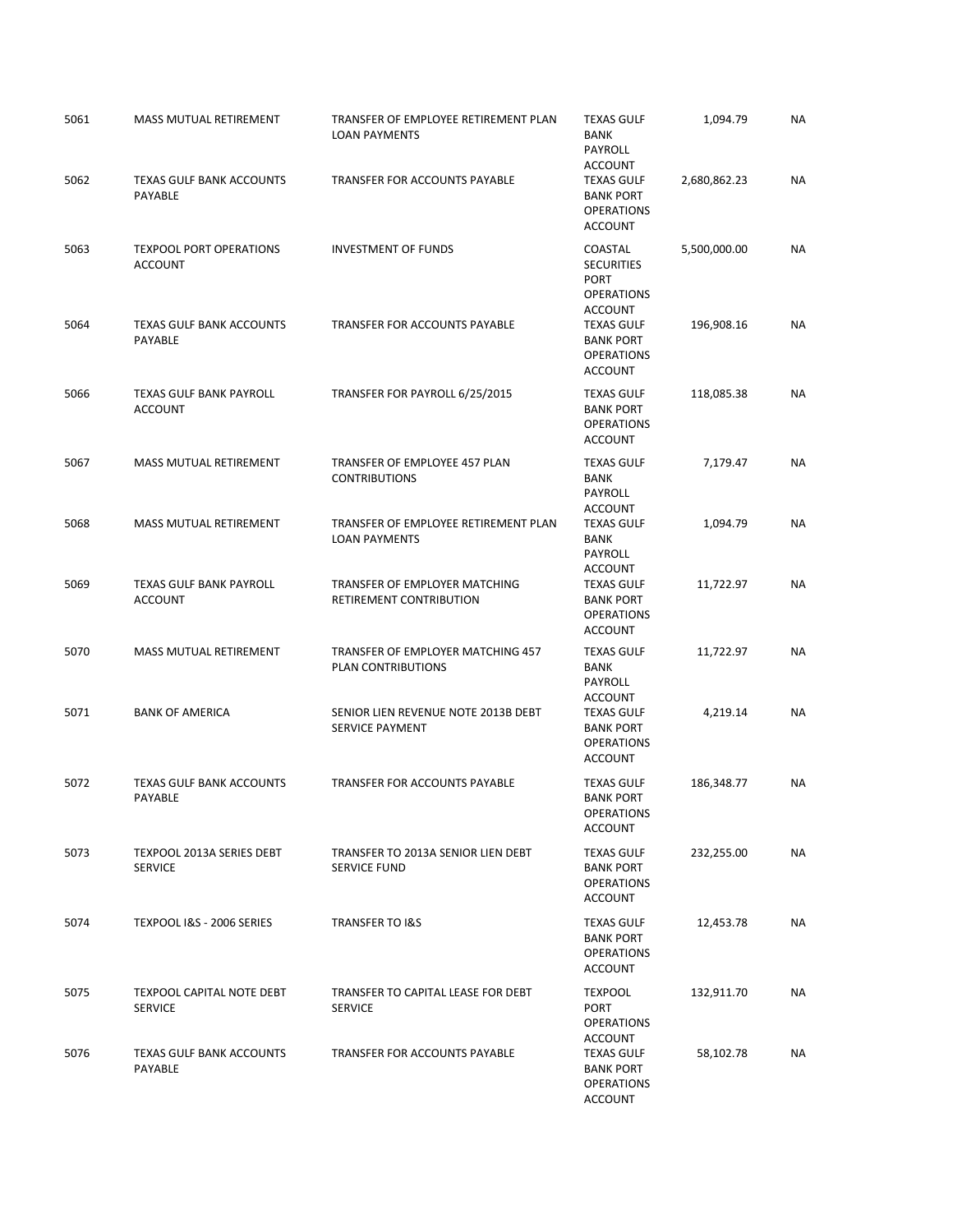#### PORT FREEPORT PAYROLL ACCOUNT EXPENDITURES

|                  |           |            | Purchase |
|------------------|-----------|------------|----------|
|                  |           |            | Order    |
| Description/Date |           | Amount     | Number   |
|                  |           |            |          |
| ADP              | 6/11/2015 | 107,713.73 | N/A      |
| ADP              | 6/25/2015 | 113,399.15 | N/A      |

A motion was made by Commissioner Terry to approve the disbursements. The motion was seconded by Commissioner Pirtle with all Commissioners present voting in favor of the motion.

## 6. Reports from Executive Staff & Commissioners:

A. Receive report from Executive Port Director/CEO on activities and matters related to administrative affairs. Port tenant updates, USCOE, rail issues, AAPA Committees, leases, contracts, upcoming Port and civic events and other related administrative affairs.

Mr. Carlson commented that the trip to DC was very productive with the Director of External/Governmental Affairs giving an update later. He also noted that the project to identify potential investor for warehouse facilities is moving forward and remind Commissioners that interviews are set up next week with new Director of Business & Economic Development candidates. Commissioner Singhania commented on the trip to DC saying it was very fruitful and thanked Ms. Kile for setting up the meetings and getting everyone around accordingly. He also thanked Commissioner Hoss for making the trip and making a very good presentation to Congressman Weber.

B. Receive report from Chief Financial Officer on monthly activity and matters related to financial results, investments, insurance, leases, real property matters and other related administrative affairs.

Mr. Strader gave a brief presentation of financial and cargo information for the past 9 months of operations to the Board. Mr. Strader then introduced Mandy Woodruff, the newest addition to the Finance Department. Mandy will serve as an accounting clerk, filling the vacancy left by Abbey Johnson who moved to Marketing Specialist. Mandy's first task will be filling in for staff going on maternity leave.

C. Receive report from Director of Engineering on activities and matters related to Freeport Harbor Federal Channel, capital projects and other projects, Hydrographic Report and other related facility engineering matters.

In addition to his report, Mr. Hull shared pictures of the progress made on the new administration building. He also stated that advertising for the Transit Shed 2 ventilation will take place next week and contract will be awarded this evening for Parcel 19 Development project.

D. Receive report from Director of Operations on activities and matters related to operations, vessel activity, tonnage and other related port operation matters.

Mr. Durel stated that the month of June was a good month. He highlighted a new additions to his monthly report, line items for Hoegh and Tenaris. With the increased activity from both tenants, wanted to start tracking their vessels. Vulcan continues activity with 3 vessels in June and is expecting another 3 vessels in July. The next Hoegh vessel will come in next Thursday at Dock 5. Mr. Durel also stated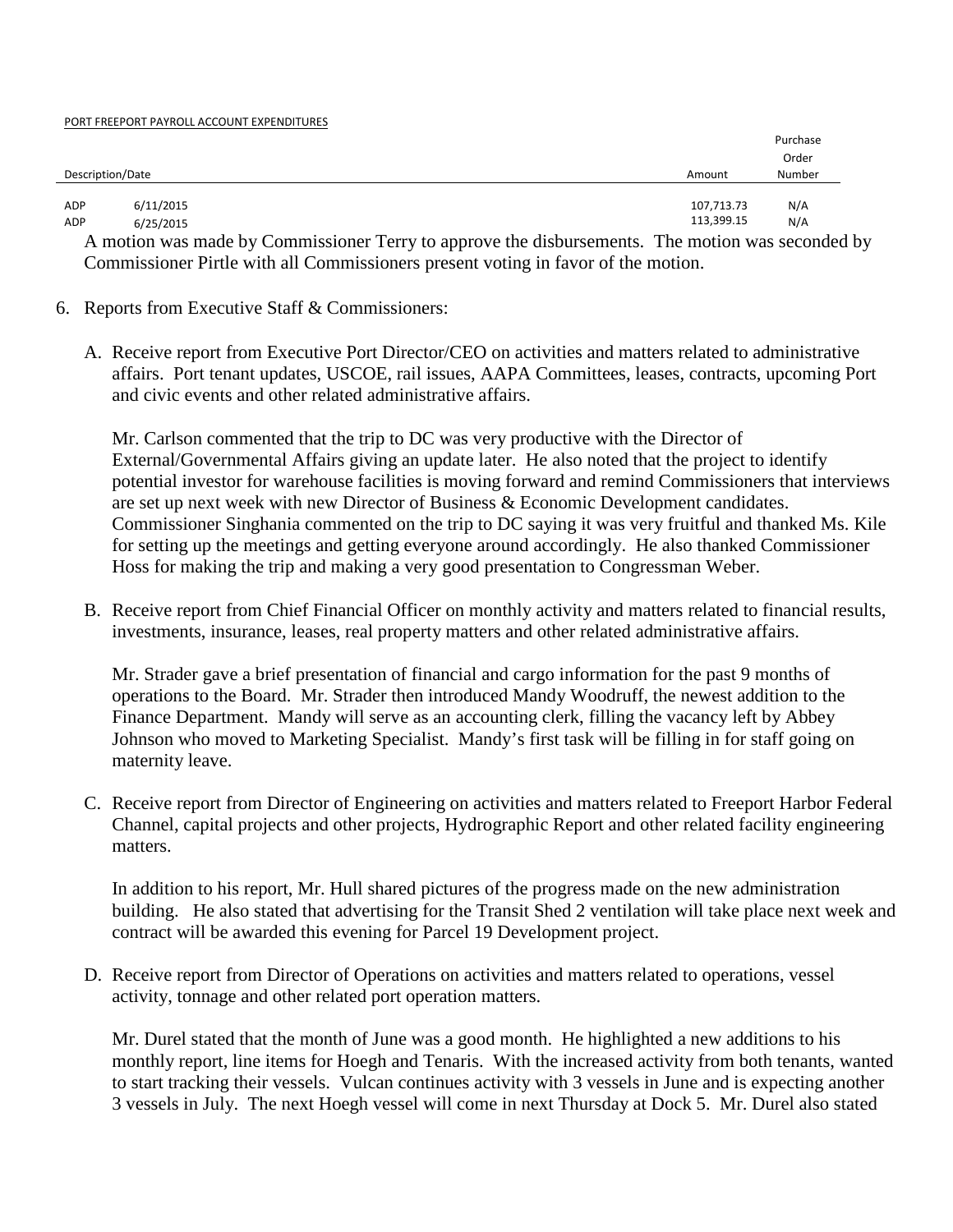they continue to monitor the ramping up of Hoegh and Tenaris and how it impacts traffic. Meetings take place daily to keep communication going and traffic flowing. Phillips 66 project of positioning pipe ridges has been completed with all working out very well. He added that a graph is included in his report to show the production activity at Velasco Terminal.

E. Receive report from Director of Protective Services on matters related to safety meetings/injury report, security meetings, EMS update and other related safety, security and environmental matters.

In addition to his report, Mr. Hogan stated that the employee safety orientation course layout is complete and will include four categories: general maritime safety, personal protective equipment, driver safety and security. They will be using Dupont's Maritime Safety video program for new employee orientation and is expected to roll out the beginning of September. He also reported that FEMA requires an environmental and historical preservation screening for grants for the 2014 year. This involves two different projects, the cyber security upgrade (virtual desktop environment) and the camera project which will put cameras throughout the Port totaling about 100 cameras. All the information has been submitted for these grants. Commissioner Hoss inquired about a reoccurring (to-do) item in the safety report, Monthly Safety Awards Program. Mr. Hogan explained that its program his team is looking at to award employees for being safe. This program has not been implemented yet but can be ready for presentation at the next meeting. Commissioner Hoss also inquired about the safety vests. Mr. Hogan stated they are at the printer getting silk screen this week.

F. Receive report from Director of Business Development on activities and matters related to sales reports, advertising and web activity, Foreign-Trade Zone and other related ocean transportation related matters.

In addition to his written report, Mr. Fox updated the Board on discussions with the container on barge program.

G. Receive report Director of External/Governmental Affairs on activities ad matters related to federal, state and local governmental affairs, Port tenant updates, USCOE, rail issues, HGAC/TPC, Committees, upcoming Port and civic events and other related governmental affairs.

Ms. Kile reported on the recent visit to Washington, DC and its success. She also reported on community outreach which included participation in the Junior Achievement "My Community" Program and a Krewe dinner meeting to take place August  $6<sup>th</sup>$  with invitations extended to the new members. She also updated the Board on community and industry advertisements as well as marketing leads.

H. Receive report from Commissioners on matters related to meetings and conferences attended, Port presentations and other related Port Commission matters.

Commissioner Santos thanked everyone who participated in the "Port 101" last Friday in getting him acclimated. Commissioner Hoss reported on the trip to Washington and thanked Ms. Kile for putting everything together. In addition, he commended staff for trying to deal with the Corps in the past.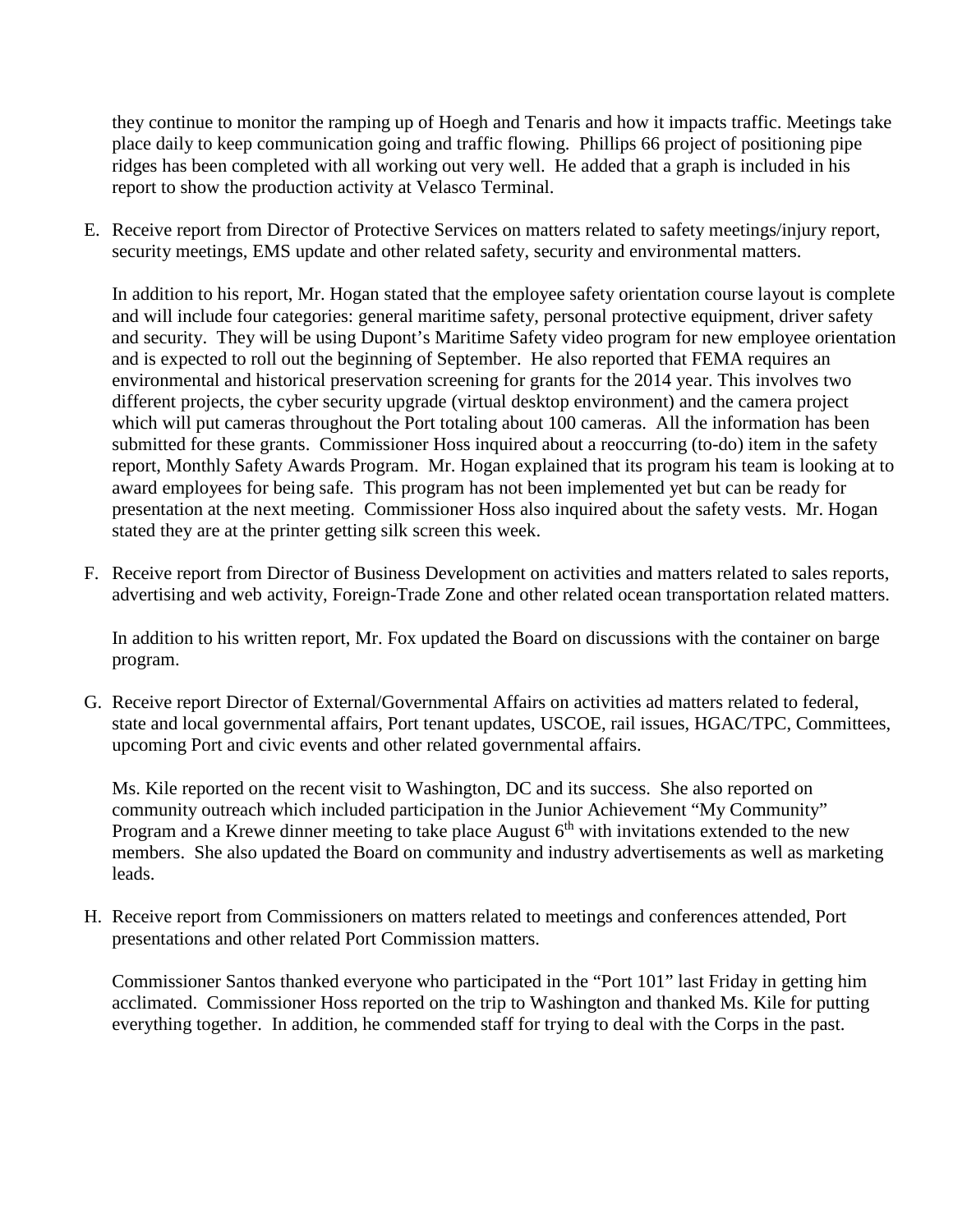7. Receive comments from the Public.

There were no comments.

8. Award of Construction Contract for the Berth 5 Mooring Improvements Project

Mr. Hull stated that this project entails adding an electric capstan on the existing bollard at Berth 5 to assist tying up ships. With 3 bids submitted, it is his recommendation and that of the Capital Planning Committee to award contract to low bidder Taylor Marine Construction of Kemah, Texas in the amount of \$54,000.

A motion was made by Commissioner Hoss to approve the contract. The motion was seconded by Commissioner Pirtle with all Commissioners present voting in favor of the motion.

9. Award of Construction Contract for the Parcel 19 Development Project.

Mr. Hull stated that bids were opened July  $16<sup>th</sup>$  for Phase 2 of the Hoegh Contract with AAA Asphalt Paving, Inc. coming in as the low bidder in the amount of \$3,733,394.50. It is his recommendation and that of the Capital Planning Committee to award the contract to AAA.

A motion was made by Commissioner Hoss to approve the contract. The motion was seconded by Commissioner Pirtle with all Commissioners present voting in favor of the motion.

10. Award of Construction Contract for the Pete Schaff Pavement Repairs Project.

Mr. Hull stated that this project was designed in house and involves pavement and joint repairs to Pete Schaff Boulevard. AAA Asphalt, Inc. was the lone bidder on this project and it is Mr. Hull's recommendation and that of the Capital Planning Committee to award this contract in the amount of \$344,600.

A motion was made by Commissioner Hoss to approve the contract. The motion was seconded by Commissioner Pirtle with all Commissioners present voting in favor of the motion.

11. Approval of Change Order No. 2 to AAA Asphalt for the Parcel 25 Paving, Drainage & Electrical Repairs Project.

Mr. Hull explained that this Change Order has been requested to pave an additional 3 acres of asphalt to assist in the overall circulation through the Port. It is his recommendation to approve this Change Order in the amount of \$613,894.24.

A motion was made by Commissioner Pirtle to approve the change order. The motion was seconded by Commissioner Hoss with all Commissioners present voting in favor of the motion.

12. Approval to purchase new 2015 Chevy Tahoe for patrol operations.

Mr. Hogan explained that security has two aging vehicles (P1 and P2) that are in need of replacement due to increased maintenance cost. P1 was placed in the budget for replacement this year however, that has now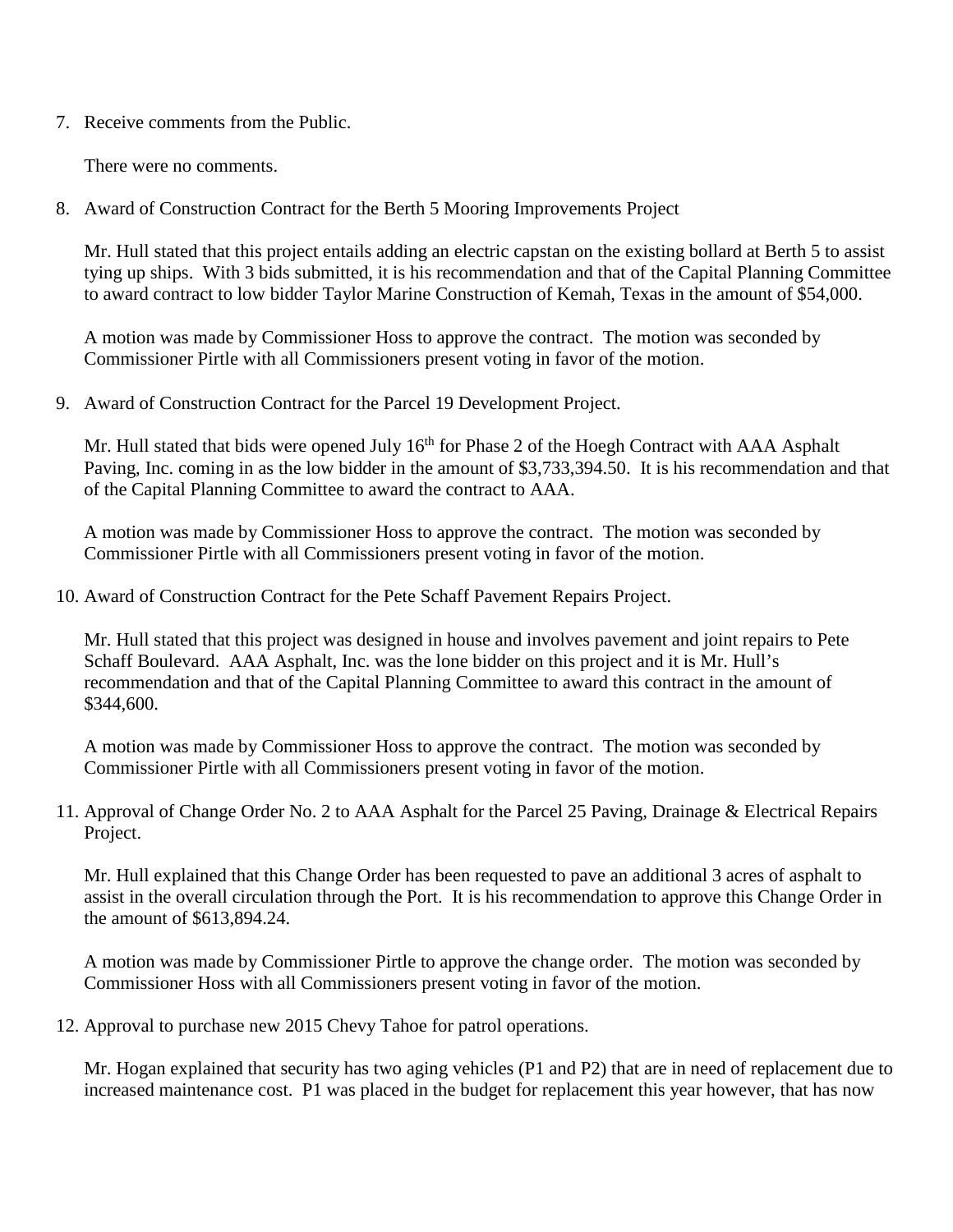been placed on hold. Because the engine has seized up in P2, Mr. Hogan is asking permission to purchase a new 2015 Chevy Tahoe through an HGAC Grant in the amount of \$32,817. This will replace P2.

A motion was made by Commissioner Pirtle to approve the purchase. The motion was seconded by Commissioner Hoss with all Commissioners present voting in favor of the motion.

13. Approval to purchase a Motorola WAVE Radio Communications System, pursuant to the 2013 Port Security Grant Program.

Mr. Hogan stated that this is in line with the 2013 Port Security Grant to incorporate a new radio system at the Port. This new system allows dispatch capabilities and communication channels that will work with the BCSO P25 tower system. Service Radio scored higher in the evaluation and submitted the lower bid in the amount of \$186,165.00 which gives the Port's share of \$46,541.25. It is Mr. Hogan's recommendation and that of the Security/Safety Committee to award this contract to Service Radio.

A motion was made by Commissioner Hoss to approve the purchase. The motion was seconded by Commissioner Pirtle with all Commissioners present voting in favor of the motion.

14. Approval to purchase to purchase Motorola APX radios, pursuant to the 2013 Port Security Grant Program.

Also in line with the 2013 Port Security Grant and the P25 radio system, Mr. Hogan explained this request is for hand-held and mobile radios. The request is to purchase 20 portable radios and 12 mobile radios through Motorola Solutions in the amount of \$111,366.55 with the Port's share of \$27,841.64. It is Mr. Hogan's recommendation and that of the Security/Safety Committee to award this contract to Motorola Solutions.

A motion was made by Commissioner Hoss to approve the purchase. The motion was seconded by Commissioner Pirtle with all Commissioners present voting in favor of the motion.

15. Adoption of a resolution in support of the Brazoria Fort Bend Rail District amended creation documents and proposed bylaws.

Mr. Strader explained that the resolution before the Commission is a resolution of support addressing changes that both Brazoria County and Fort Bend County are making to the their language for the Rail District as well as the bylaws. After Richard Fields with Aguirre & Fields gave a brief explanation of the changes, a motion was made by Commissioner Terry to approve the resolution of support. The motion was seconded by Commissioner Pirtle with all Commissioners present voting in favor of the motion.

16. Adoption of resolution approving the acceptance of the Port's portion of proceeds received from high bidders on delinquent tax property held in trust by Brazoria County, Texas and authorizing the Chairman to join in conveyance to high bidders.

A motion was made by Commissioner Pirtle to approve the resolution. The motion was seconded by Commissioner Terry with all Commissioners present voting in favor of the motion.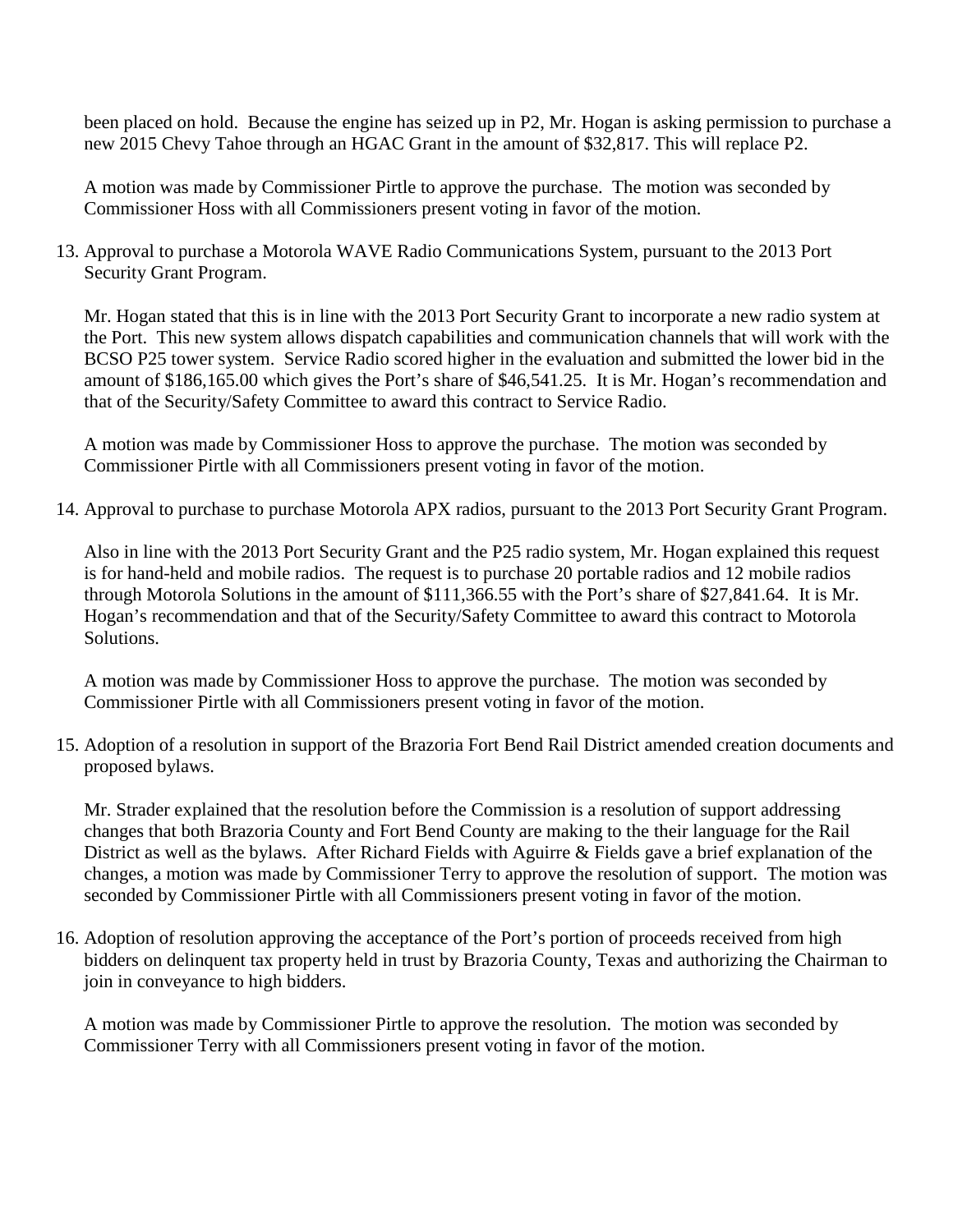17. Approval of Commissioners travel for the month of July.

A motion was made by Commissioner Terry to approve the travel. The motion was seconded by Commissioner Pirtle with all Commissioners present voting in favor of the motion.

18. Discussion regarding sponsorship for Clarion event.

Commissioner Pirtle explained that this is something he wanted to discuss in the next budget cycle and consider whether or not the Port wants to support sponsorship for Clarion events. Commissioner Singhania stated earlier in the year Mr. Carlson, upon the request of one Commissioner, committed to a Port sponsorship of an event. Commissioner Singhania then stated following that commitment earlier in the year, the Board had instructed that future sponsorships or donations to any organizations should be approved by the Board prior to such commitment. Commissioner Singhania further stated despite that previous instruction to Mr. Carlson, Mr. Carlson committed to another sponsorship without seeking the approval of the Board, which was not in compliance with the previous instruction.

- 19. EXECUTIVE SESSION in accordance with Subchapter D of the Open Meetings Act, Texas Government Code 551.001. et. seq., to review and consider the following:
	- A. Under authority of Section 551.071 for discussion with attorney regarding:
		- 1. Consultation with attorney regarding proposed amendment to Port Policy 2.1 related to committees.
		- 2. Consultation with attorney regarding Letter of Engagement with McFarland for legal services.
		- 3. Consultation with attorney regarding condemnation of real property in East End, Freeport, Texas.
		- 4. Consultation with attorney regarding legal authority of Port Freeport to implement rules for channel access by vessels.
	- B. Under authority of Section 551.072 for discussion regarding:
		- 1. Discussion regarding the terms and conditions of a Lease Agreement between Port Freeport and Ports America Texas, Inc.
		- 2. Discussion regarding the terms and conditions of a possible amendment to the Lease Agreement between Port Freeport and Maverick Tube Corporation.
		- 3. The potential lease of Port property located adjacent to Berths 5 and 7, and Parcels 6, 7, 8, 13, 14, 19, 25, 26, 27, 29, 31, 34, 35a, 39 and 40.
	- C. Under authority of Section 551.074 for discussion regarding:
		- 1. The appointment, employment, evaluation, reassignment or duties of a public officer or employee-Executive Port Director/CEO.
- 20. RECONVENE OPEN SESSION to review and consider the following:
- 21. Approval of Port Policy 2.1.

This item was tabled for further consideration.

22. Approval of a Letter of Engagement with McFarland for legal services.